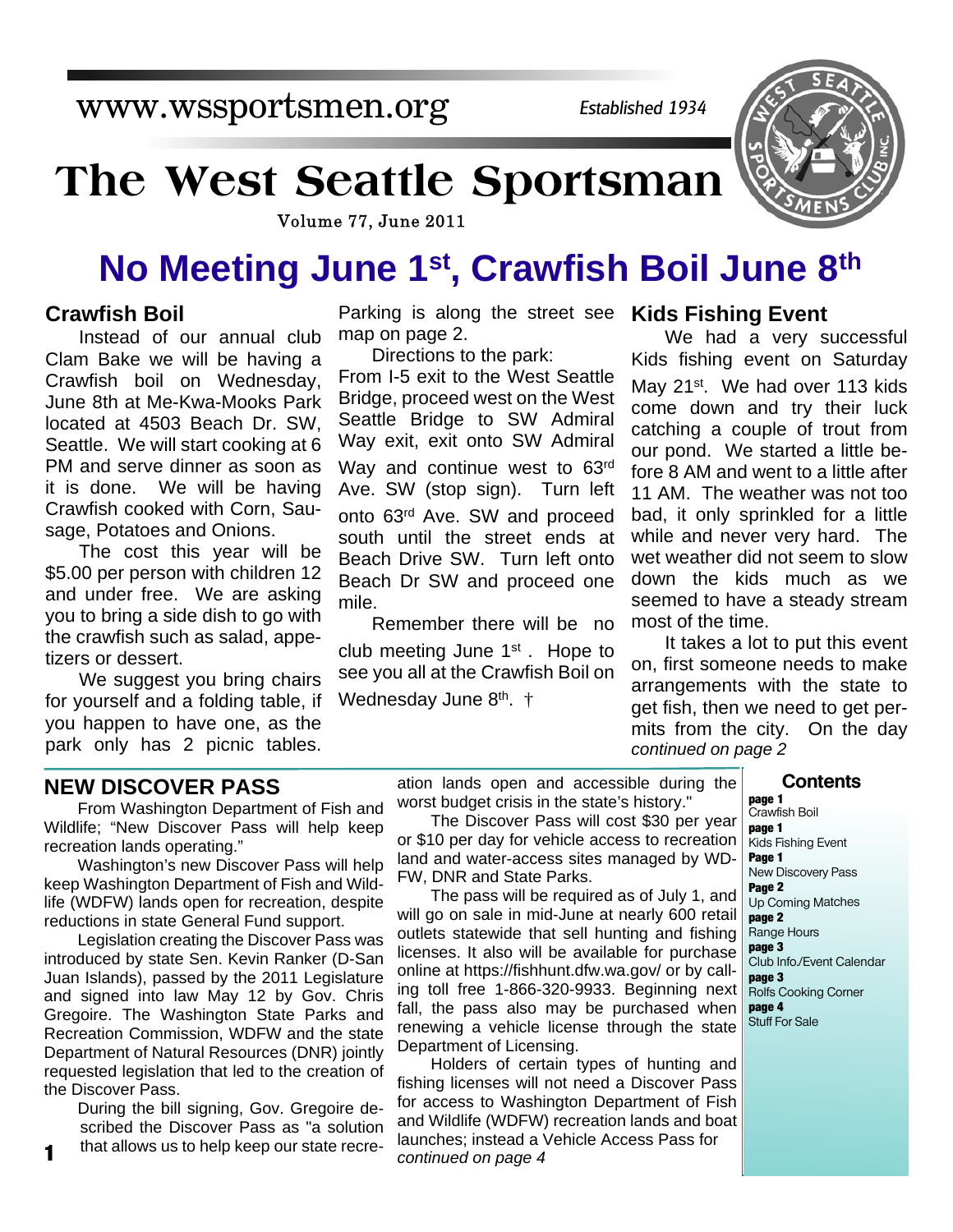

#### before the event, the pond needs to be setup so it is ready for the fish when they are delivered. After they are delivered several people (in shifts) guard the fish, even overnight, until the event the next day. During the event members help setup and

*Kids Fishing Event from page 1*

bait poles, remove and clean fish and take pictures (which each child gets) of them and their catch. After it's over everything needs to get packed away for next year.

I want to thank all who helped at this event your names are many and your thanks are the smiles on a lot of kids and parents faces. Special thanks to Washington Department of Fish and Wildlife for the fish, Seattle Parks Department for the permits, San Gennaro Foods for storing the pool and supplies and for making ice to keep the fish cold.

If you did not get to come down and



help this year you may want to consider next year as it really is a lot of fun. †

## **Range Hours and Activity**

Monday - Small Bore - 6:00 PM, Tuesday - Pistol League, - 6:00 PM Wednesday - Juniors - Call Fred Burr at 206-935-4883 for information. Cost: Adult members \$2.00, non- members \$4.00, Juniors \$1.00.

# **Crawfish Boil At ME-KWA- Park, June 8th**

## **Up coming Small bore & Air Matches**

| June 4 <sup>th</sup> -5 <sup>th</sup>   | Tacoma    | Schützenfest/ NRA 3-P C'ship                | Crossman      |
|-----------------------------------------|-----------|---------------------------------------------|---------------|
| June 11 <sup>th</sup> -12 <sup>th</sup> | Tacoma    | Koehler Memorial Prone                      | Crossman      |
| July 23rd-24th                          | Vancouver | NRA 3-P Metric Prone                        | Spitzer       |
| Aug 26 <sup>th</sup> -28 <sup>th</sup>  | Tacoma    | State Smallbore International Camp Crossman |               |
| Sep 10 <sup>th</sup>                    | Puyallup  | State 4-H Championship                      | Shellenberger |
| Sept 10th-11 <sup>th</sup>              | Tacoma    | State Conventional Prone C'ship             | Crossman      |
| Sept 24 <sup>th</sup> -25 <sup>th</sup> | Tacoma    | Schützenfest/ Outdoor Int'l C'ship          | Crossman      |
| Nov 12 <sup>th</sup>                    | Seattle   | Air Pistol & Standard Pistol                | Cozens        |
| Nov 12 <sup>th</sup> -13 <sup>th</sup>  | Olympia   | State Indoor Int'l 3-P C'ship West          | Crossman      |
| Nov 19 <sup>th</sup>                    | Puyallup  | JORC (West)                                 | Shellenberger |
| Dec $3^{\mathsf{rd}}$                   | Olympia   | JOARC (West)                                | Crossman      |
| Dec 10th                                | Seattle   | Air pistol & Standard pistol                | Cozens        |
|                                         |           |                                             |               |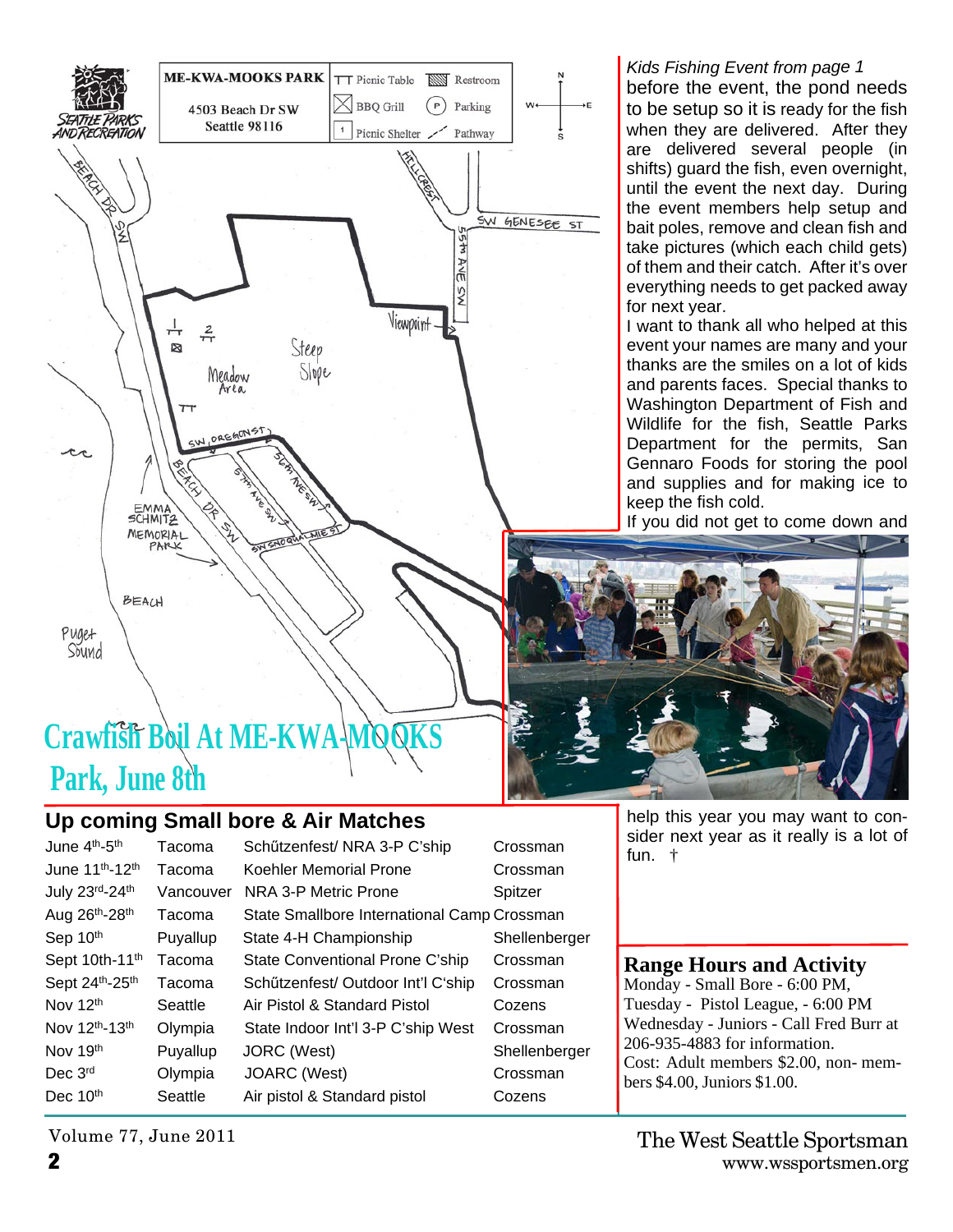## **The West Seattle Sportsmen's Club Sponsors of the Roger Dahl Rifle Training Range**

President – Tony Olszewski 425-226-5643 Greg Boyd 206-965-9629 Fred Burr Vice Pres. – Steve Loo Fred Burr 206-935-4883 Secretary – Kristin Shamek 206-940-8729 Richard George Frank Novito Treasurer – Cam Robison Roz & Jerry Mascio

# Rolf's Cooking Corner

## **CRAWFISH PIE**

*Recipe courtesy Emeril Lagasse* **Ingredients:** Double-crust pie dough 4 ounces (1 stick) butter 1/2 cup flour 1 cup diced onions 1/2 cup diced green pepper 1/2 cup diced celery 1 pound peeled crawfish tails 1/4 cup chopped green onion 2 tablespoons chopped parsley 2 tablespoons Creole spice (Essence), recipe follows

#### **Directions:**

Preheat oven to 350º F. Roll out half of pie dough and fit into a 9-inch pie plate; chill. In a skillet melt butter, add flour and whisk into a paste.

### **OFFICERS TRUSTEES LIFE TIME MEMBERS**



Contact us at: info@wssportsmen.org

Cook roux for 5 minutes or until it begins to turn

lightly golden. Add onions, pepper and celery. Cook, stirring, 4 minutes, until vegetables are tender. Add crawfish, green onions, parsley and seasoning. Cook just until heated through, about 1 minute more. Let cool slightly. Roll



out remaining pie dough  $1/8$ -inch thick. Pour filling into pie shell and top with remaining dough. Crimp edges and poke a hole in top. Ba for 40 minutes, until crust is golden and filling is bubbling hot.

| Emeril's ESSENCE Creole Seasoning (also referred to as Bayou | ۳۰<br>clı |
|--------------------------------------------------------------|-----------|
| <b>Blast</b> ):                                              | οι        |
| 2 1/2 tablespoons paprika                                    | O         |
| 2 tablespoons salt                                           | Yι        |
| 2 tablespoons garlic powder                                  | int       |
| 1 tablespoon black pepper                                    |           |
| 1 tablespoon onion powder                                    |           |
| 1 tablespoon cayenne pepper                                  |           |
| 1 tablespoon dried oregano                                   |           |
| 1 tablespoon dried thyme                                     |           |
| Combine all ingredients thoroughly.                          |           |
|                                                              |           |

# **E v e n t s**

| <b>Calendar</b>           |  |  |  |
|---------------------------|--|--|--|
| June 8th-Crawfish Boil    |  |  |  |
| June 22nd- Board Meet-    |  |  |  |
| ing                       |  |  |  |
| June 23rd-26th- Banks     |  |  |  |
| Lake trip                 |  |  |  |
| July 6th- Shot and Toot   |  |  |  |
| August 3rd- salmon Bake   |  |  |  |
|                           |  |  |  |
| If you have any ideas for |  |  |  |
|                           |  |  |  |

programs to have at the ub meetings or any good iting ideas let one of the fficers or Trustees know. ou may contact us at: fo@wssportsmen.org

| New | <b>MEMBERSHIP APPLICATION</b> | <b>Renewal</b> |
|-----|-------------------------------|----------------|
|     |                               |                |

|                                                                                                                                                                                                                                                                                                                | <b>WEST SEATTLE SPORTSMEN'S CLUB</b> |                                         |                                                                                                                                                                                                                               |
|----------------------------------------------------------------------------------------------------------------------------------------------------------------------------------------------------------------------------------------------------------------------------------------------------------------|--------------------------------------|-----------------------------------------|-------------------------------------------------------------------------------------------------------------------------------------------------------------------------------------------------------------------------------|
|                                                                                                                                                                                                                                                                                                                |                                      |                                         | Date and the same state of the state of the state of the state of the state of the state of the state of the state of the state of the state of the state of the state of the state of the state of the state of the state of |
| propagation and conservation of game birds, game animals, and fish in the State of Washington, do hereby apply                                                                                                                                                                                                 |                                      |                                         |                                                                                                                                                                                                                               |
| for membership in the WEST SEATTLE SPORTSMEN'S CLUB and tender herewith the sum of \$<br>payment of one year's dues.                                                                                                                                                                                           |                                      |                                         |                                                                                                                                                                                                                               |
| "I solemnly swear that I will abide by the Constitution and By-Laws of the West Seattle Sportsmen's Club and<br>help in its up-building and I will not willfully disobey the Game Laws wherever I fish or hunt. I will always be<br>a true sportsman both in the field and to my brother members at all times. |                                      |                                         |                                                                                                                                                                                                                               |
|                                                                                                                                                                                                                                                                                                                |                                      | If you would like to                    |                                                                                                                                                                                                                               |
|                                                                                                                                                                                                                                                                                                                |                                      | receive the Club<br>newsletter by email |                                                                                                                                                                                                                               |
|                                                                                                                                                                                                                                                                                                                |                                      | check here.                             |                                                                                                                                                                                                                               |
| Phone Representation of the Representation of the Representation of the Representation of the Representation of the Representation of the Representation of the Representation of the Representation of the Representation of                                                                                  |                                      |                                         |                                                                                                                                                                                                                               |
| Recommended by                                                                                                                                                                                                                                                                                                 |                                      |                                         |                                                                                                                                                                                                                               |

Recommended by

(New Only)

www.wssportsmen.org **3** The West Seattle Sportsman

Volume 77, June 2011